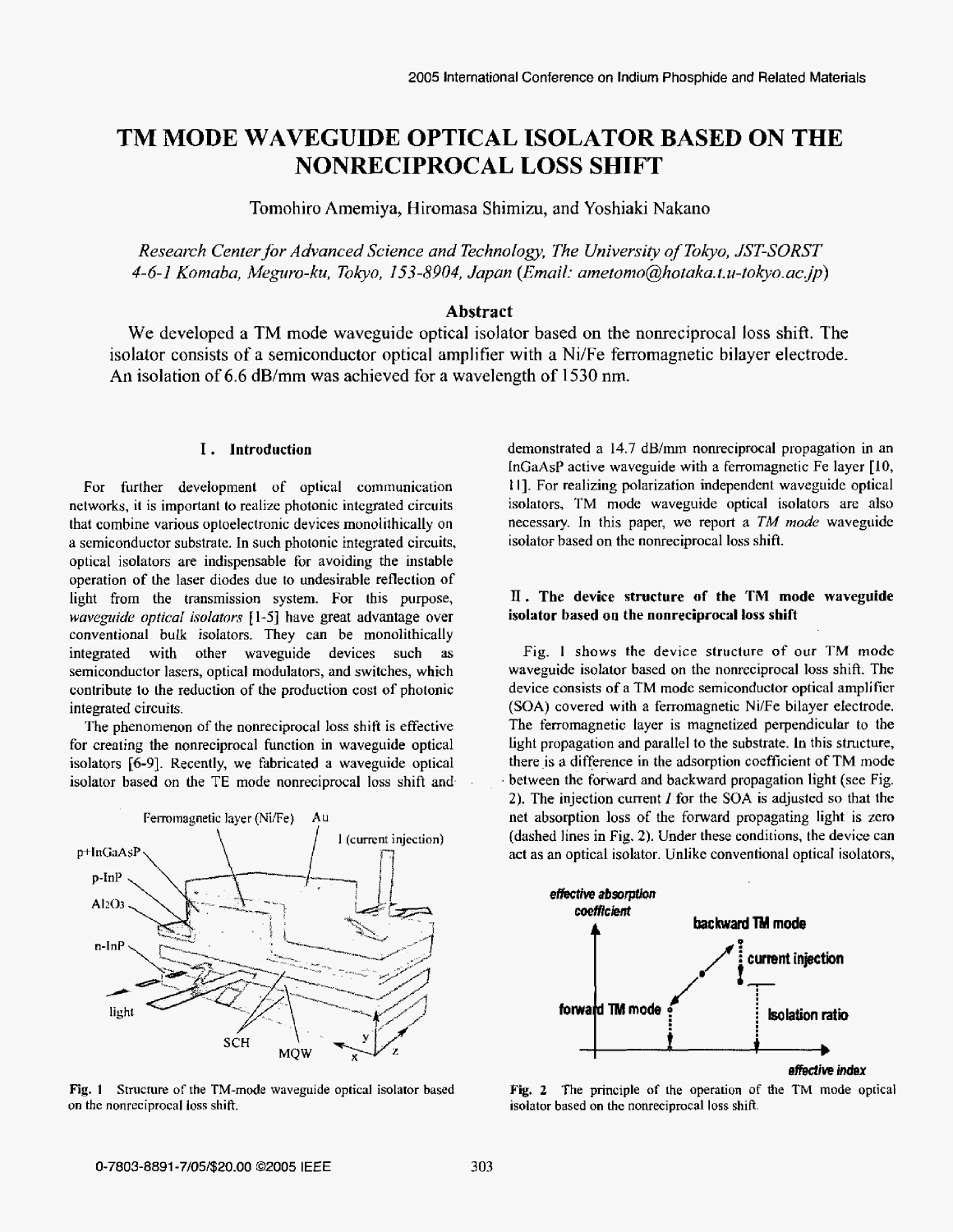polarizers are not necessary for operation. Therefore this isolator can be easily integrated with other optoelectronic devices.

#### III. **Simulation of the optical isolator operation**

In this optical isolator, TM mode light experiences nonreciprocal loss shift during its travel in the waveguide. The nonreciprocal loss shift comes from the off-diagonal elements in the dielectric tensor of the ferromagnetic layer.

When the magnetization in the ferromagnetic layer is perpendicular to the Iight propagation **(z** axis) and parallel **to**  the substrate **(x** axis), from Maxwell's equations and the boundary conditions for  $H_r$  and  $E_z$ , we can obtain that

$$
(-m_{12} \frac{\beta_{1}\beta_{9}}{\varepsilon_{1}\varepsilon_{9}} + m_{21}) + (m_{11} \frac{\beta_{9}}{\varepsilon_{9}} + m_{22} \frac{\beta_{1}}{\varepsilon_{1}})j = 0
$$
(1)  

$$
\binom{m_{11}}{m_{21}} \frac{m_{12}}{m_{22}} = \left(\prod_{m=2}^{8} M_{m}\right)
$$
  

$$
M_{m} = \begin{pmatrix} \cosh(\beta_{m}d_{m}) + \frac{\alpha_{m}\beta}{\beta_{m}\varepsilon_{m}}\sinh(\beta_{m}d_{m}) & \frac{\varepsilon_{m}^{2} - \alpha_{m}^{2}}{j\beta_{m}\varepsilon_{m}}\sinh(\beta_{m}d_{m}) \\ \frac{j}{\varepsilon_{m}^{2} - \alpha_{m}^{2}} \left(\beta_{m}\varepsilon_{m} - \frac{(\alpha_{m}\beta)^{2}}{\beta_{m}\varepsilon_{m}}\right)\sinh(\beta_{m}d_{m}) & \cosh(\beta_{m}d_{m}) - \frac{\alpha_{m}\beta}{\beta_{m}\varepsilon_{m}}\sinh(\beta_{m}d_{m}) \end{pmatrix}
$$
  

$$
\beta_{m} = \sqrt{\beta^{2} - k_{0}^{2} \varepsilon_{m}}
$$

where  $\varepsilon_m = n_m^2$  (*m* = 1-9) ( $n_m$  is a refractive index) are diagonal elements **of** the dielectric tensor in the device layers, i.e., n-InP substrate  $(m = 1)$ , bottom SCH layer  $(m = 2)$ , MQW active layer  $(m = 3)$ , upper SCH layer  $(m = 4)$ , p-lnP cladding layer ( $m = 5$ ),  $p$ + InGaAsP contact layer ( $m = 6$ ), Ni layer ( $m =$ 7), Fe layer ( $m = 8$ ), and Au electrode ( $m = 9$ ).  $\beta_m$ ,  $\alpha_m$ , and  $d_m$ are the propagation constant, the off-diagonal element **of the**  dielectric tensor which brings magneto-optical effect, and the thickness **of** each layer.

Table 1 Parameters for the simulation in our TM mode waveguide optical isolator based on the nonreciprocal loss shift.

| Material   | m | II m           | a <sub>m</sub> | $d$ <sub>m</sub> $(nm)$ | $PL$ (nm) |
|------------|---|----------------|----------------|-------------------------|-----------|
| n-InP      |   | 3.16           | 0              |                         | 918       |
| bottom SCH | 2 | 3.4            | 0              | 100                     | 1100      |
| <b>MOW</b> | 3 | 3.53           | $\theta$       | 147                     | 1550      |
| upper SCH  | 4 | 3.4            | 0              | 100                     | 1100      |
| n-InP      | 5 | 3.16           | û              | 150                     | 918       |
| P+InGaAsP  | 6 | 3.37           | $\bf{0}$       | $150 - 350$             | 1400      |
| Ni         |   | $3.1 + 7.711$  | $0.8 - 1.05$   | 5 or 20                 |           |
| Fe         | 8 | $3.17 + 5.271$ | $1.8 - 3.151$  | 100                     |           |
| Au         | 9 | $0.3 + 131$    | 0              |                         |           |

Table 1 shows parameters that we used in the simulation. The thickness of the p-lnP cladding layer is chosen *so* that the propagating light can interact the magneto-optical **FelNi** layer and the **p+** InGaAsP contact layer (PL wavelength 1400nm) also works as optical evanescent layer for the 1550 nm light.  $\alpha_n$  is related to the Faraday rotation in a magnetic substance. Therefore,  $\alpha_m$  are 0 in all materials except for the ferromagnetic materials, Fe and Ni. Because light is attenuated strongly **in** the n-InP layer and the Au layer, we **need** not set the value of  $d_{\text{m}}$  for these two layers need not be set.

Because of the off-diagonal elements, the Eqs. (1) for TM mode includes a nonzero linear term in the effective propagation constant  $\beta$ . Therefore, the equation has a nonreciprocal solution to  $\beta$ . This produces a difference in adsorption coefficient between forward propagating (z direction) lighk and **backward** propagating **(-z** direction) light. In contrast, for TE mode, there are no linear terms in the propagation coefficient, so TE mode shows reciprocal transmission.

Fig. 3 shows the nonreciprocal loss shift for the 1550 **nm**  TM mode **as** a function of the thickness of the separation layer **(p-InP/p+InGaAsP).** This is a result calculated for a device with **a** ferromagnetic layer consisting of **a** 5nm or 20nm-thick **Ni**  layer **and** a 100nm-thick Fe layer. In this simulation, the thickness **of** the p-InP layer was fixed at 150 nm. The isolation ratio is larger for a 5nm-thick Ni layer than for a 20nrn-thick Ni layer. This is because for very thin Ni layer, the device is greatly influenced **by** the Fe layer having strong magneto-optical effect and small absorption **loss.** The nonreciprocal **loss** shift of the device **is 2.46 dB/mm** for the 400nm-thick separation layer **(p-inP/p'lnGaAsP** layer) and the 20nm-thick Ni **layer.** 



Fig. **3** Tbe calculated absorption loss by a Niffe bilayer (Ni: *5* nm or 20 nm, Fe: 100 nm) for TM mode as a function of the **separation**  layer (p-lnP/p+InGaAsP) thickness. In this simulation, the thickness of the **p-lnP** layer was fixed at I50 **nm.**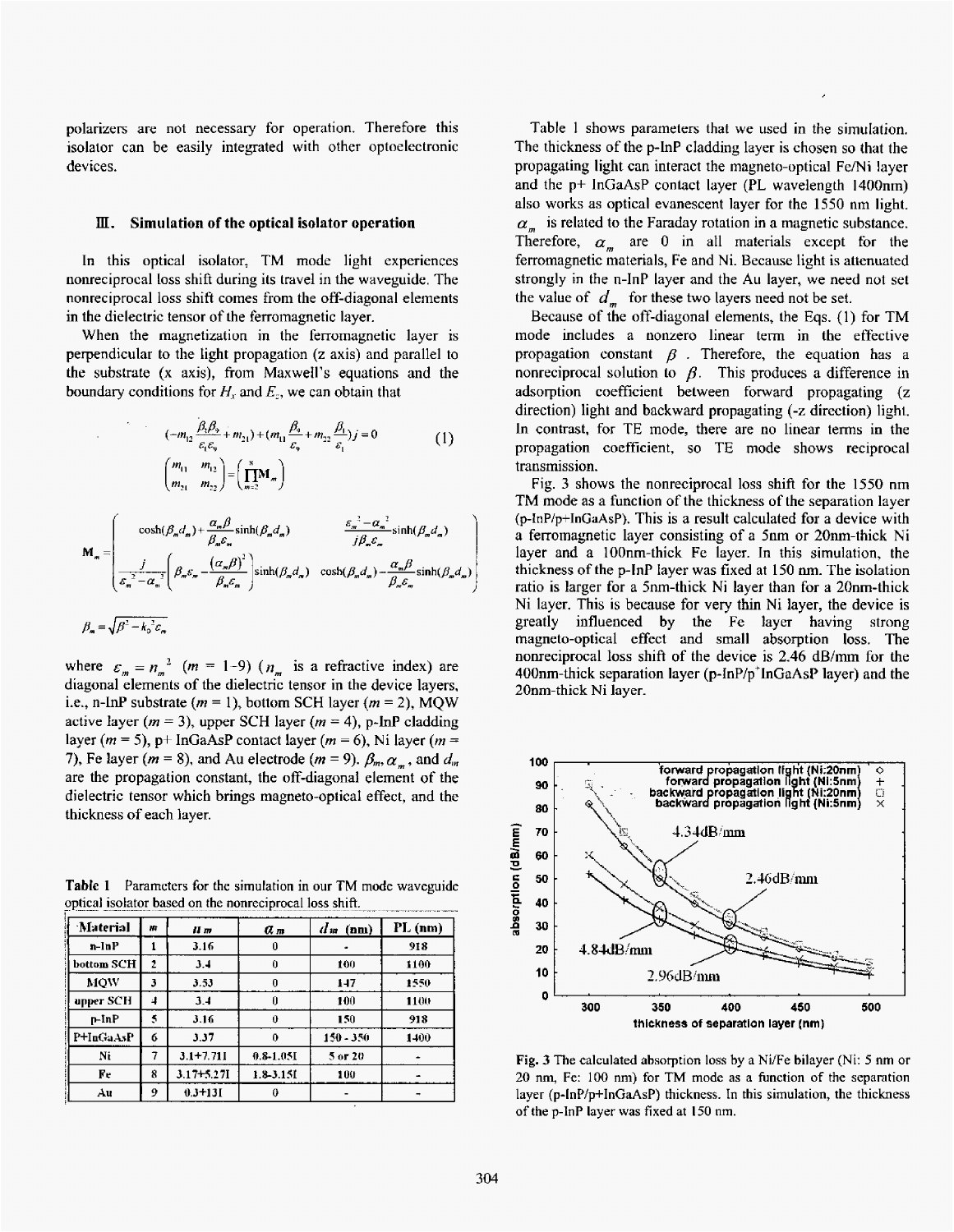#### **IV. Fabrication of the prototype devices**

We fabricated the TM mode **SOA** layer structure on **an n-InP** substrate by metal-organic vapor phase epitaxy (MOVPE). The MQW region consists of five InGaAs wells **(1** 5nm-thick, **0.8%** tensile-strained) and six **InGaAlAs** barriers (I 2nm-thick, *0.6%* compressive-strained), with InGaAlAs separate confinement layers for TM mode amplification. The PL wavelength of the MQW layer is 1530nm. We fabricated the device with a separation layer consisting of a 150nm-thick p-InP layer and a 250nm-thick p'1nCaAsP layer, and a ferromagnetic bilayer consisting of a 20nm-thick Ni layer and **a** 100nm-thick Fe layer. **In** this device, the **Ni** layer not only acts **as** a magneto-optic layer, but **also** electricalIy connects the p'tnGaAsP layer and the **Fe** layer (the main part of the ferromagnetic layer with a strong magneto-optic effect).

Fig. 4 shows the cross-sectional scanning electron microscopy **(SEM)** image of the fabricated device. The fabrication of the device was **as** follows. First, the ridge waveguide was formed by a wet etching using a  $Br<sub>2</sub>/HBr/H<sub>2O</sub>$ solution. The width and the depth of the waveguide were set to 5.5  $\mu$ m and 400 nm. Then, 100nm-thick Al<sub>2</sub>O<sub>3</sub> layer was deposited by a electron-beam (EB) evaporation. After that, an **,41203** layer on the top of the p'InGaAsP contact layer **was**  removed by a lift-off process. Finally, the Ni and Fe layers were deposited with the EB evaporator, and their thicknesses were about **20** nrn ,and 100 nm **as** mentioned above. **In** this way, we successfully fabricated the simulated device structure.

Fig. *5* shows an experimental setup **for** measuring the nonreciprocal loss shift of the device. Input light from a tunable laser with an erbium-doped fiber amplifier **(EDFA)**  was introduced to the device. We measured the propagation characteristics **of** the device by an optical spectrum analyzer **(OSA). An** external magnetic filed of **1kG was** applied to the device by a permanent magnet. **In this** experiment, we changed the direction (polarity) of the magnetic field instead of changing the direction of the light propagation.

Fig. *6* **shows** the **propagation** characteristics for (a) TM and **(6)** TE mode. The device was 0.75-mm long, **as** cleaved, and kept at 17'C by a temperature controller. The bias current **was set** to 100 mA. The incident light is of **1530** nm wavelength and **8** dBm intensity. For TM mode, the transmission intensity changed by **5.0** *dB* under a revise **of** the magnetic fjeld direction. Therefore, the nonreciprocal **loss** shift in this device **was 6.6** dB/mm. In contrast, for TE mode, the transmission intensity was little or no change under a reversal **of** the magnetic field. Since our device operates only in TM mode, this polarization dependence is a clear evidence of the nonreciprocal propagation.

In this experiment, the compensation of the **loss** of the forward propagating light by the gain of the **SOA** is not sufficient. Therefore the absorption loss for the forward propagating light was large. We are now developing an improved device for smaller insertion loss.



**Fig. 4 Cross** sectional SEM **image of the** fabricated TM **mode waveguide optical** isolator.



**Fig, 5 Experimental setup** for measuring **the** nonreciprocal loss **shift**